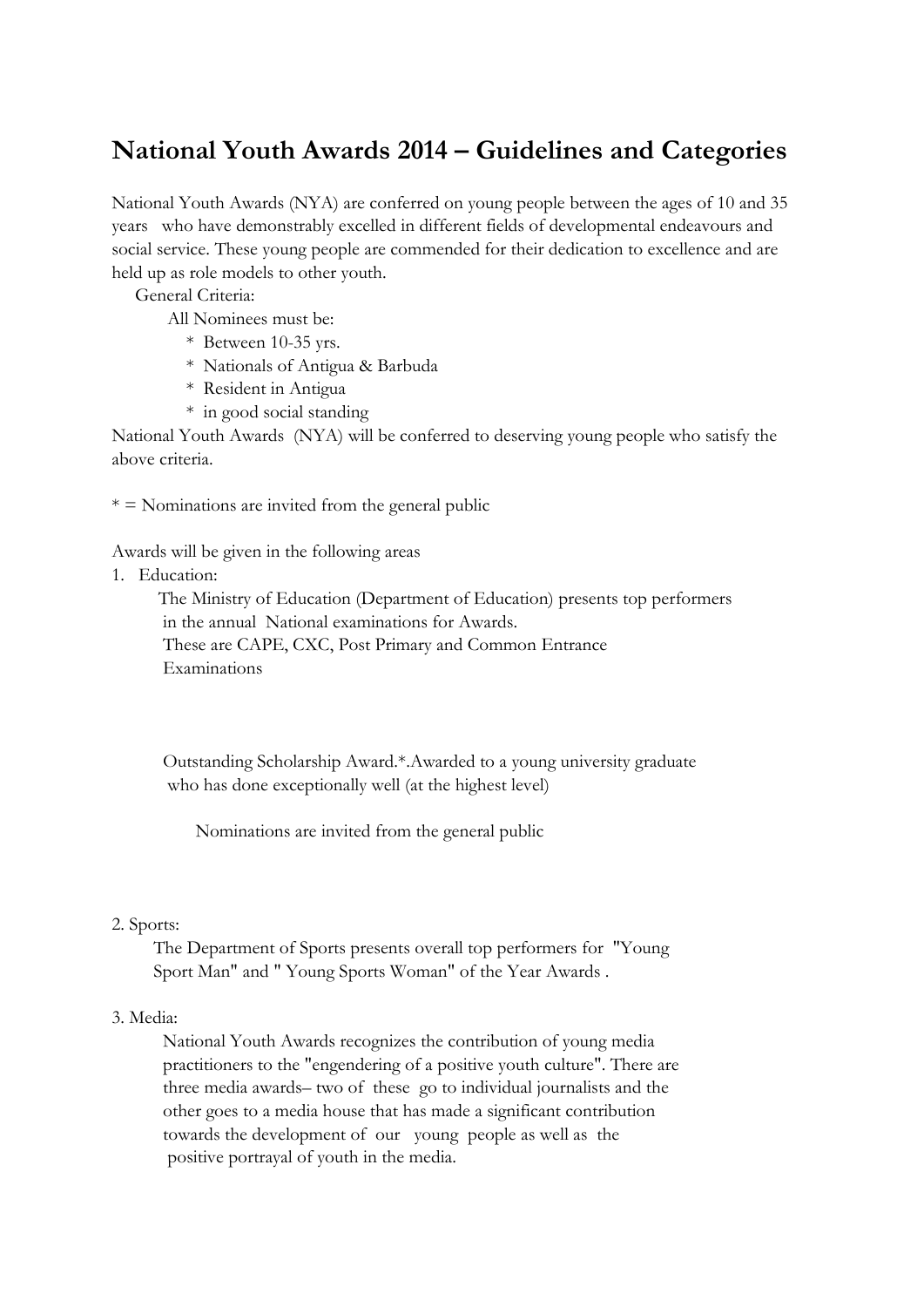Young Media Practitioner.(nominated by the Department of Youth Affairs)

Young Journalist.\*.(Covers youth issues in a holistic way) Nominations are invited from the general public

Youth-Friendly Media House\*.(Nominations are invited from the public)

# 4. Agriculture:

 The Ministry of Agriculture presents 2 top performers for the "Young Farmer of the Year Award" as well as the award for "Young Agro-processor"

# 5 Cultural & Performing Art\*

 The Department of Culture presents 2 top performers/achievers for these awards. (Nominations are also invited from the public)

### 6. Literary Arts:\*

 The Literary Society is especially invited to present nominees for this Award. Nominations are also invited from the public

# 7. Tourism

 The Ministry of Tourism presents top performers, one for the "Service Award" and one for the "Management Award"

# 8. Visual Arts\*

 This award is presented for outstanding work in visual arts. Departments of Education and Culture as well as the general public are invited to present nominees.

# 9. Entrepreneurship\*

 This award recognizes the achievement of a young entrepreneur. The general public is invited to make nominations. The Chamber of Commerce and the Small Business Association are also invited to send nominations

# 10. Community Service\*

 Two awards are issued in this category -Individual & Youth Group.

 This award recognizes the contribution of the individual youth and youth groups to the development of their communities. Nominations are invited from the general public.

Individual: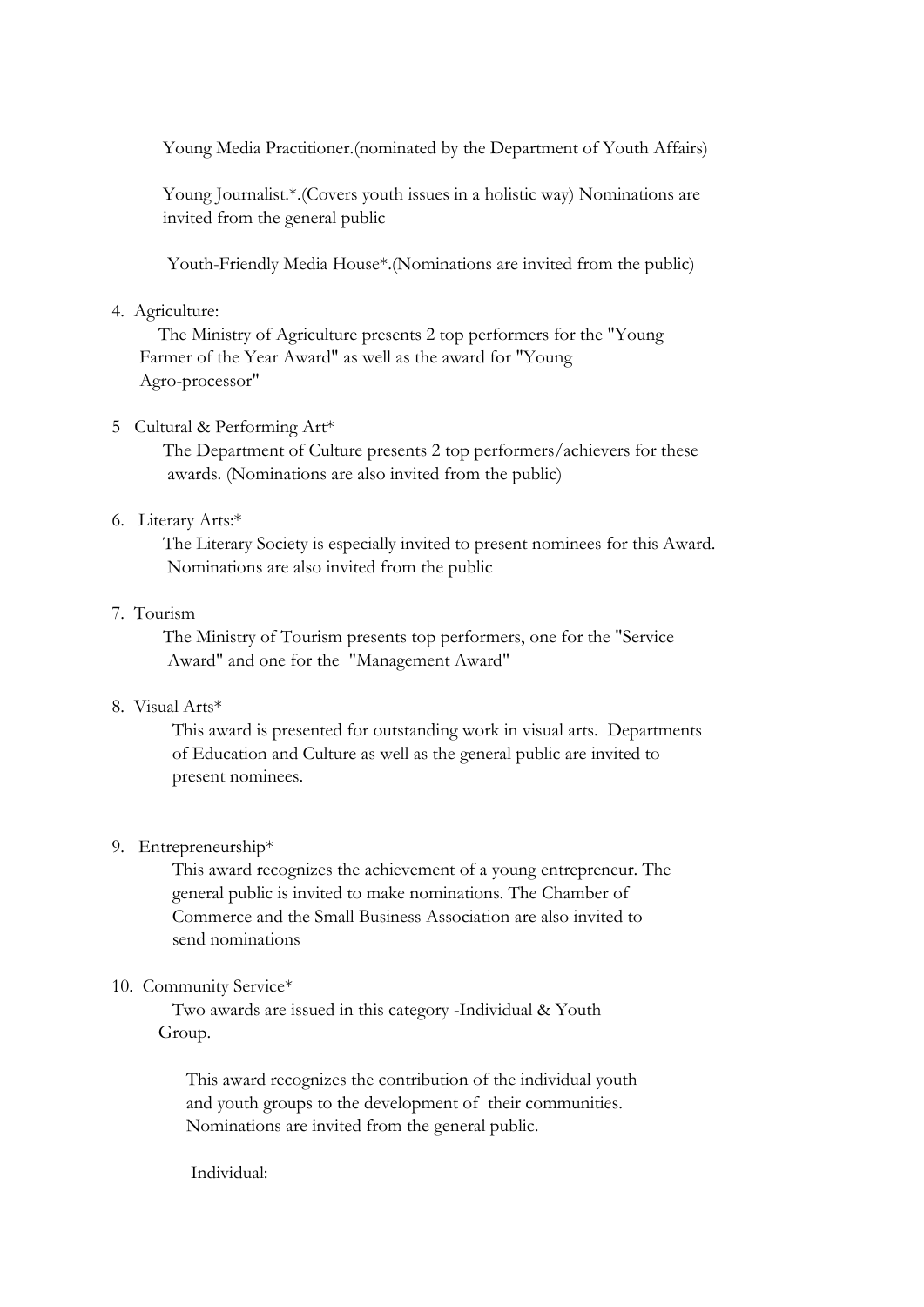#### Community:

#### 11. Young professional\*

 This award is conferred upon a young professional, who through excellent professional practice, upholds the standards of his or her profession. Nominations are invited from the business sector and all professional organizations and associations ( e.g. Bar Association, Medical Association, Teachers Association Underwriters Association, Architect and Engineers Associations)

#### 12. Young Artisan\*

 This award is presented to a young artisan who has produced excellent work and who has dedicated time to develop his/her craft. Here we celebrate tilelayers, painters, bricklayers; blacksmith; masons joiners; seamstresses, carpenters, etc. Nominations are invited from the public

#### 13. Barbuda's Best

 The people of Barbuda through their Council will identify a young Barbudan for this award.

# 14. Young Pioneer Award\*

 This Award goes to a young person/group who is breaking new grounds in areas such a film; information technology, manufacturing; etc.

#### 15. Phoenix Award \*

 This is awarded to a youth who have overcome the odds...... like the Phoenix has risen victoriously out of the ashes!

#### 16. Young Activist.\*

 This is awarded to a young person who has mobilized community support and action around some issue they felt strongly about.

### Corporate Awards\*

.

 National Youth Awards (NYA) also recognizes the contribution of the business community to youth development. Here two corporate citizens are recognized for their youth development initiatives and another three for the contributions they would have made to support youth programmes throughout the year

 Nominations are invited from sports and youth groups. This is a way to thank the business places that have sponsored your programmes for the year.